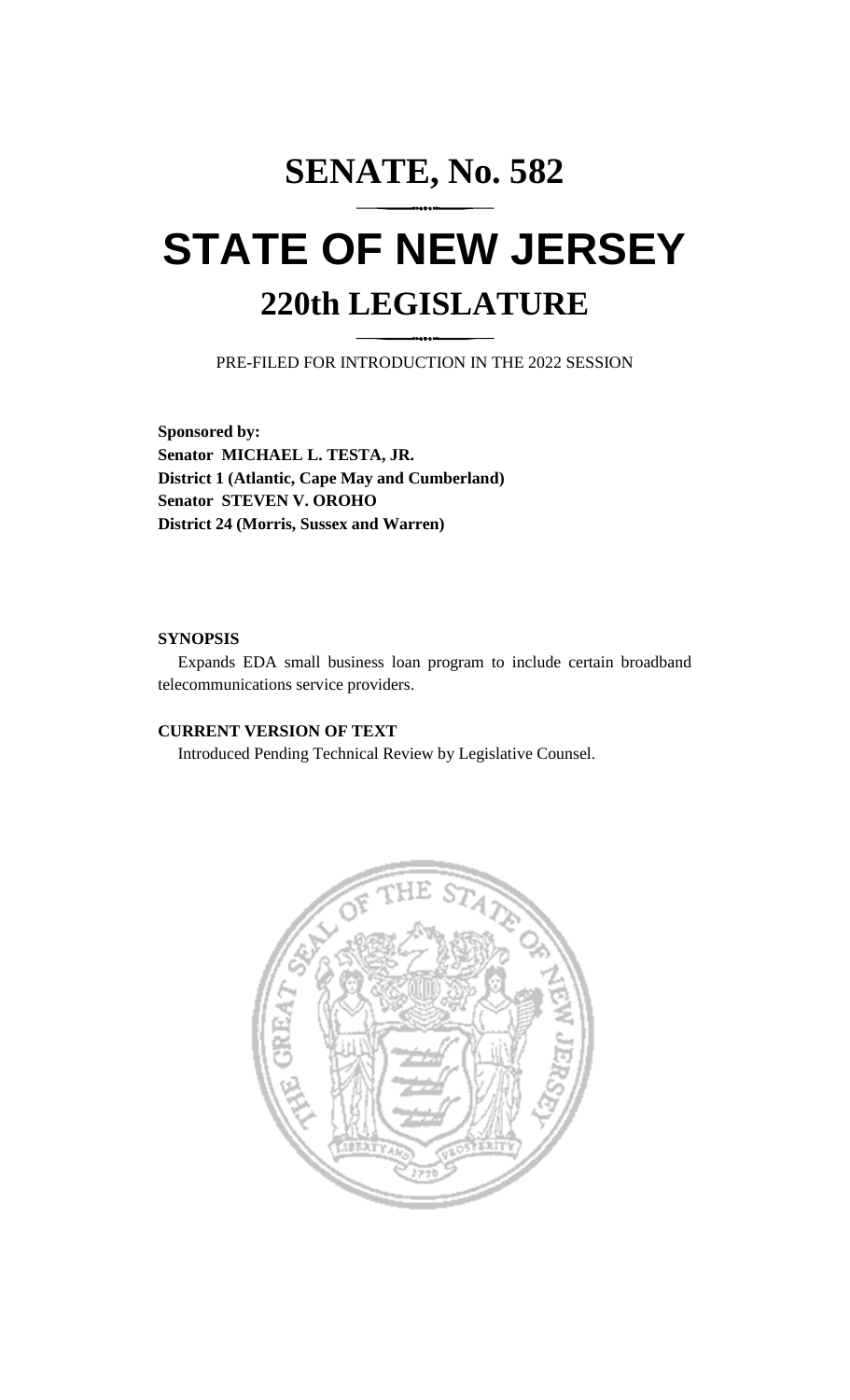### **S582** TESTA, OROHO

 $\mathcal{D}_{\mathcal{L}}$ 

 **AN ACT** expanding a small business loan program to include certain broadband telecommunications service providers, amending P.L.2011, c.201, and repealing section 3 of P.L.2019, c.240. **BE IT ENACTED** *by the Senate and General Assembly of the State of New Jersey:* 8 1. Section 1 of P.L.2011, c.201 (C.34:1B-241.1) is amended to read as follows: 10 1. As used in P.L.2011, c.201 (C.34:1B-241.1 et seq.): "Authority" means the New Jersey Economic Development Authority established by section 4 of P.L.1974, c.80 (C.34:1B-4). "Board" means the Board of Public Utilities or any successor agency. "Broadband telecommunications service" means any telecommunications service used for the purpose of offering high speed, switched, broadband wireline or wireless telecommunications capability that enables users to send and receive high-quality voice, data, graphics, or video 20 telecommunications through the Internet and using any technology and with data transfer speeds of at least 25 megabits per second download and at least three megabits per second upload. "Broadband telecommunications service provider" means a person, business, for-profit or nonprofit corporation, unincorporated association, or partnership, including, but not limited to, a rural electric cooperative, which is certified by the board to offer broadband telecommunications service within a rural area of this State. "Broadband telecommunications service provider" means a person, company, corporation, unincorporated association, partnership, or professional corporation which is certified by the board to offer broadband telecommunications service directly to the public, or to classes of users as to be effectively available directly to the public, regardless of the facilities used. "Department" means the Department of Agriculture established pursuant to R.S.4:1-1. "Eligible farming operation" means two or more business entities that are engaged in farming operations in the State, that are applying together for participation in the small business loan program established pursuant to section 2 of P.L.2011, c.201 (C.34:1B-241.2), and that, at the time of the application, are independently owned and operated, participate in an agricultural commodity or product marketing and development program operated by the Department of Agriculture, and satisfy other criteria

**Matter underlined thus is new matter.**

**EXPLANATION – Matter enclosed in bold-faced brackets [thus] in the above bill is not enacted and is intended to be omitted in the law.**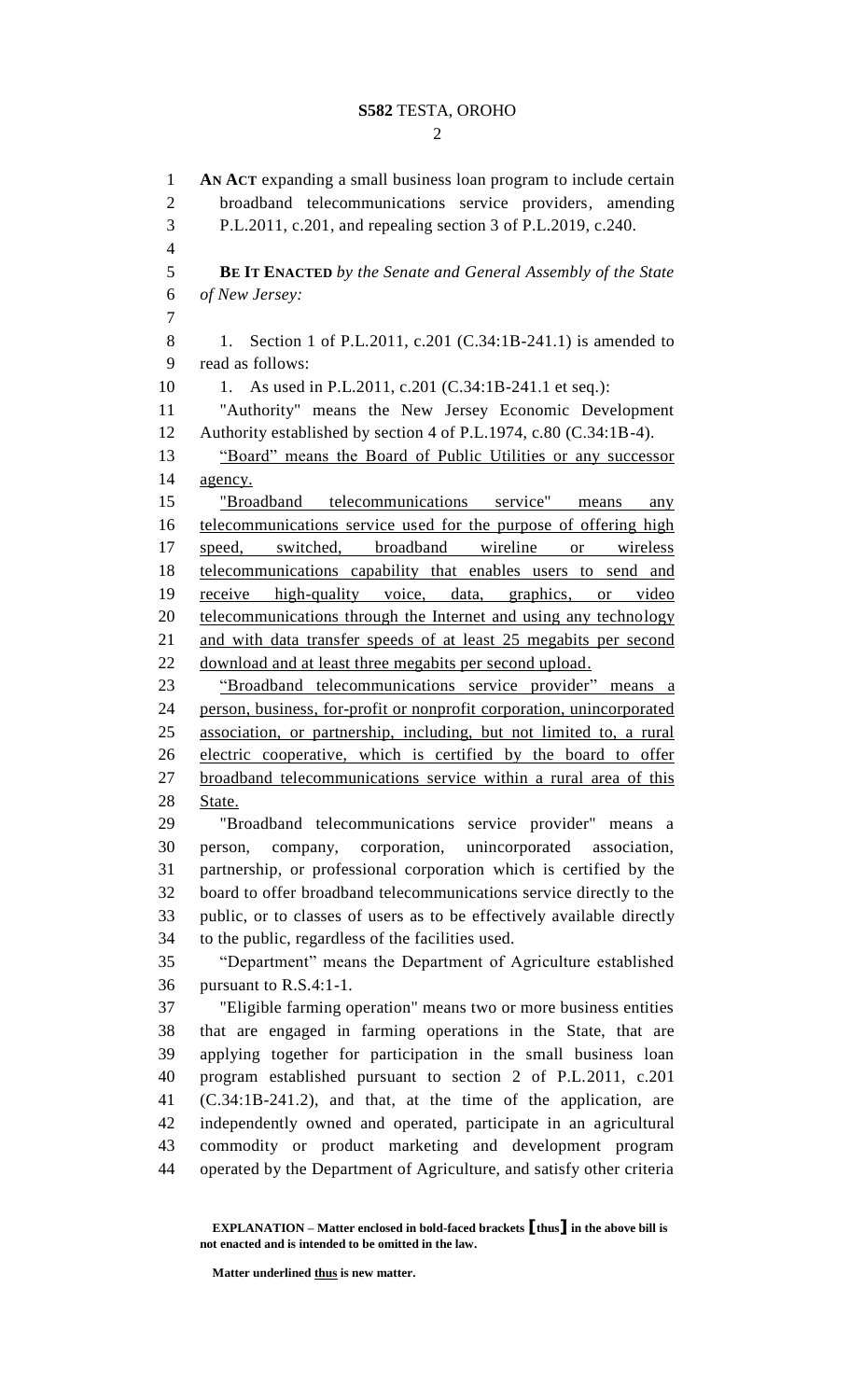that may be established by the authority pursuant to P.L.2019, c.240 (C.34:1B-241.4 et al.). "Eligible small business" means a business entity that, at the time of application for participation in the small business loan program established pursuant to section 2 of P.L.2011, c.201 (C.34:1B- 241.2), is independently owned and operated, operates primarily within this State, and which satisfies other criteria that may be established by the authority. "Eligible small business" shall include qualified dairy farmers **[**and**]**, eligible farming operations, and broadband telecommunications service providers. "Farm equipment" means equipment used directly for farming operations. "Farming operations" mean any activities connected to the commercial growing, harvesting, processing, producing, or raising of agricultural products in the State, including crops, dairy animals, livestock, fur-bearing animals, poultry, bees, crops used in fermented alcoholic beverages and wine, and any products therefrom, including organic agricultural products; aquacultural products; horticultural products; and silviculture products. "Qualified dairy farmer" means a person or business entity that produces valued-added dairy products and that, at the time of application for participation in the small business loan program and receipt of a loan under the program, is independently owned and operated, operates primarily within this State, and satisfies other criteria that may be established by the authority. "Rural area" means any area included within the boundaries of any municipality that has a population of 30,000 inhabitants or less and a population density less than 4,000 persons per square mile, according to the latest federal decennial census. "Rural electric cooperative" or "cooperative" means a nonprofit corporation entitled to the rights, benefits, and protections 32 established pursuant to P.L.2017, c.297 (C.48:24-1 et al.). "Value-added dairy product" means a dairy product created by a qualified dairy farmer by means of a change in the physical state of a dairy commodity, and shall include, but not be limited to, cheese, cultured sour cream, yogurt, kefir, butter, ice cream, evaporated milk, condensed milk, and concentrated milk. (cf: P.L.2019, c.240, s.1) 2. Section 2 of P.L.2011, c.201 (C.34:1B-241.2) is amended to read as follows: 2. a. The authority shall maintain and administer a small business loan program for the purpose of providing loans to eligible small businesses. The authority shall consult with the department in administering the small business loan program as it applies to: (1) an eligible small business that is an eligible farming operation; (2) defining the types of dairy products that shall be considered as value-added dairy products under the small business loan program,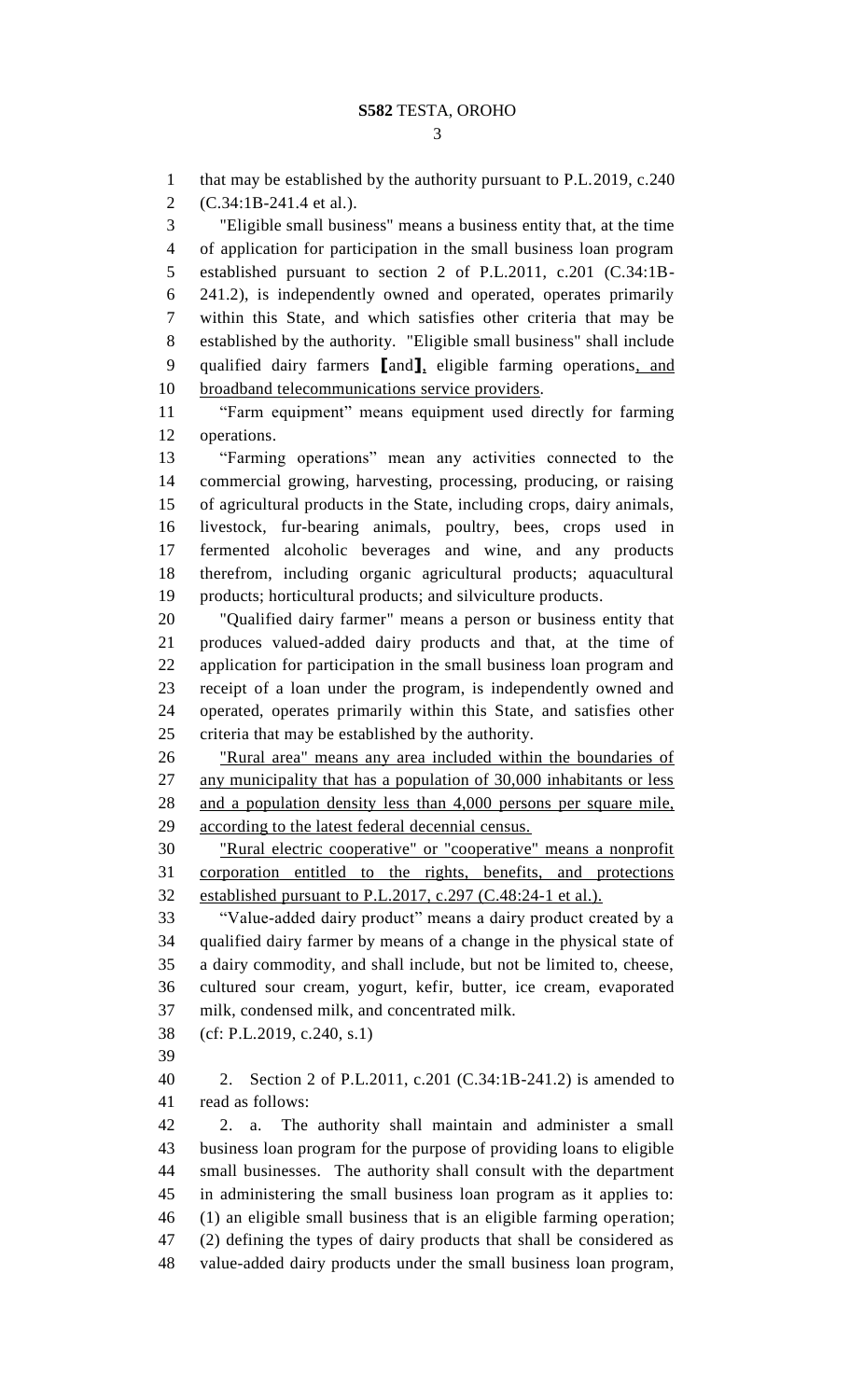not inconsistent with section 1 of P.L.2011, c.201 (C.34:1B-241.1); (3) developing small business loan program guidelines for qualified dairy farmers and eligible farming operations; and (4) developing materials to provide to qualified dairy farmers seeking to expand value-added dairy production in this State. The authority shall consult with the board in administering the small business loan program as it applies to an eligible small business that is a 8 broadband telecommunications service provider.

 b. (1) Loans made through the small business loan program may be made to an eligible small business. The loan funds may be applied to any aspect of the eligible small business that supports its capital purchases, employee training, and salaries for new positions as determined by the authority.

 (2) Notwithstanding paragraph (1) of subsection b. of this section, loans made by the authority to an eligible farming operation may only be applied to aspects of the eligible farming operation that support the farming operation's farm equipment purchases, as determined by the authority. Farm equipment purchased from loan funds made pursuant to P.L.2019, c.240 (C.34:1B-241.4 et al.) shall be used by all of the business entities in the eligible farming operation.

 (3) Two or more business entities engaged in farming operations in the State seeking to participate in the loan program established pursuant to subsection a. of this section shall submit a joint application in a form as the authority shall require and shall include information as the authority determines is necessary in consideration of a loan authorized pursuant to P.L.2019, c.240 (C.34:1B-241.4 et al.).

 c. (1) In order to receive a loan pursuant to the small business loan program, a business, at the time of application, shall provide proof that it is an eligible small business and shall enter into a small business loan agreement with the authority.

 (2) In order to receive a loan from the authority pursuant to P.L.2019, c.240 (C.34:1B-241.4 et al.), a business entity engaged in farming operations in the State, at the time of application, shall provide proof, in a manner determined by the authority, that it and at least one other business entity meet the requirements to be an eligible farming operation, including, but not limited to, proof that each business entity is engaged in farming operations in the State and will use the farm equipment purchased with the loan funds.

 d. The authority shall review and may approve applications for the small business loan program.

 e. A business seeking to participate in the small business loan program shall submit an application in a form as the authority shall require. The application shall include information the authority shall determine is necessary in consideration of the provisions of 47 P.L.2011, c.123 (C.52:14B-21.1 et seq.).

f. Loans to an eligible small business under this section shall: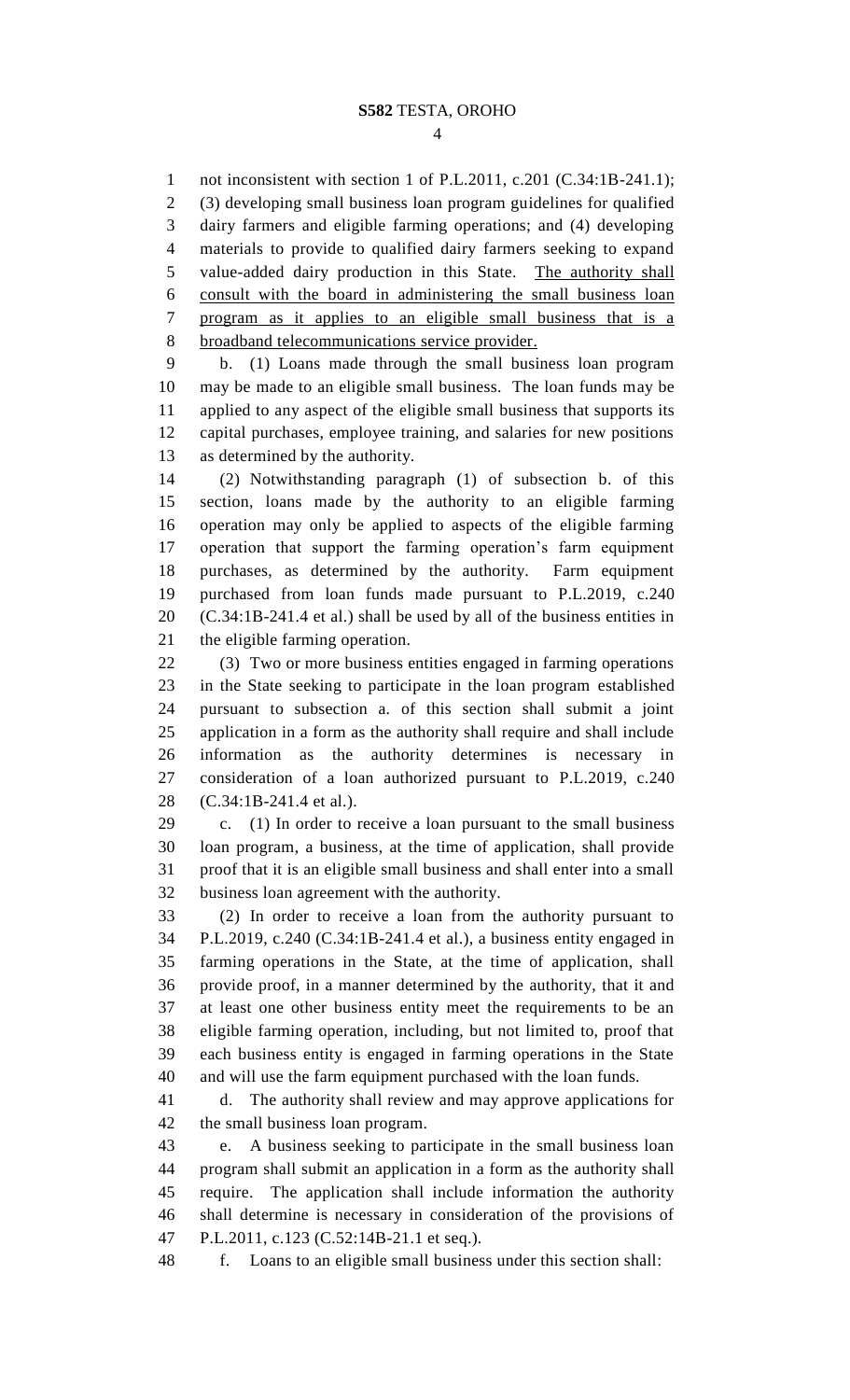(1) be made pursuant to a small business loan agreement made pursuant to subsection c. of this section;

 (2) bear interest at rates and terms deemed appropriate by the authority; and

 (3) contain other terms and conditions considered appropriate by the authority that are consistent with the purposes of P.L.2011, c.201 (C.34:1B-241.1 et seq.) and with rules and regulations adopted by the authority pursuant to section 3 of P.L.2011, c.201 (C.34:1B-241.3).

 The provisions of a loan agreement with an eligible farming operation shall include, but need not be limited to, a statement of an eligible farming operation's proportional shares of ownership, its farm equipment usage and maintenance responsibilities, and its loan repayment responsibilities for any loan proceeds received under the loan program.

 g. The authority may, in its discretion, require an eligible small business that receives a loan under the small business loan program administered pursuant to P.L.2011, c.201 (C.34:1B-241.1 et seq.) to submit an audited financial statement to the authority in order to ensure the business's continued vitality. An audited financial statement from an eligible farming operation shall include each business entity in the eligible farming operation using the farm equipment.

 h. The authority may, either through the adoption of rules and regulations, or through the terms of the small business loan agreement made pursuant to subsection c. of this section, establish terms governing the incidence of default by a recipient of a loan under the small business loan program, administered pursuant to P.L.2011, c.201 (C.34:1B-241.1 et seq.).

 i. In determining whether to provide a loan to an eligible small business, the authority shall consider, along with other criteria that the authority in its discretion deems appropriate, whether the business commits to increasing its full-time employment level in the State.

(cf: P.L.2019, c.240, s.2)

 3. Section 3 of P.L.2011, c.201 (C.34:1B-241.3) is amended to read as follows:

 3. The authority may adopt **[**such**]** rules and regulations, pursuant to the "Administrative Procedure Act," P.L.1968, c.410 (C.52:14B-1 et seq.), as may be necessary to effectuate the purposes of P.L.2011, c.201 (C.34:1B-241.1 et seq.). The authority shall consult with the department concerning the rules and regulations applicable to loans made to qualified dairy farmers and eligible farming operations. The authority shall consult with the board concerning the rules and regulations applicable to loans made to broadband telecommunications service providers.

(cf: P.L.2011, c.201, s.3)